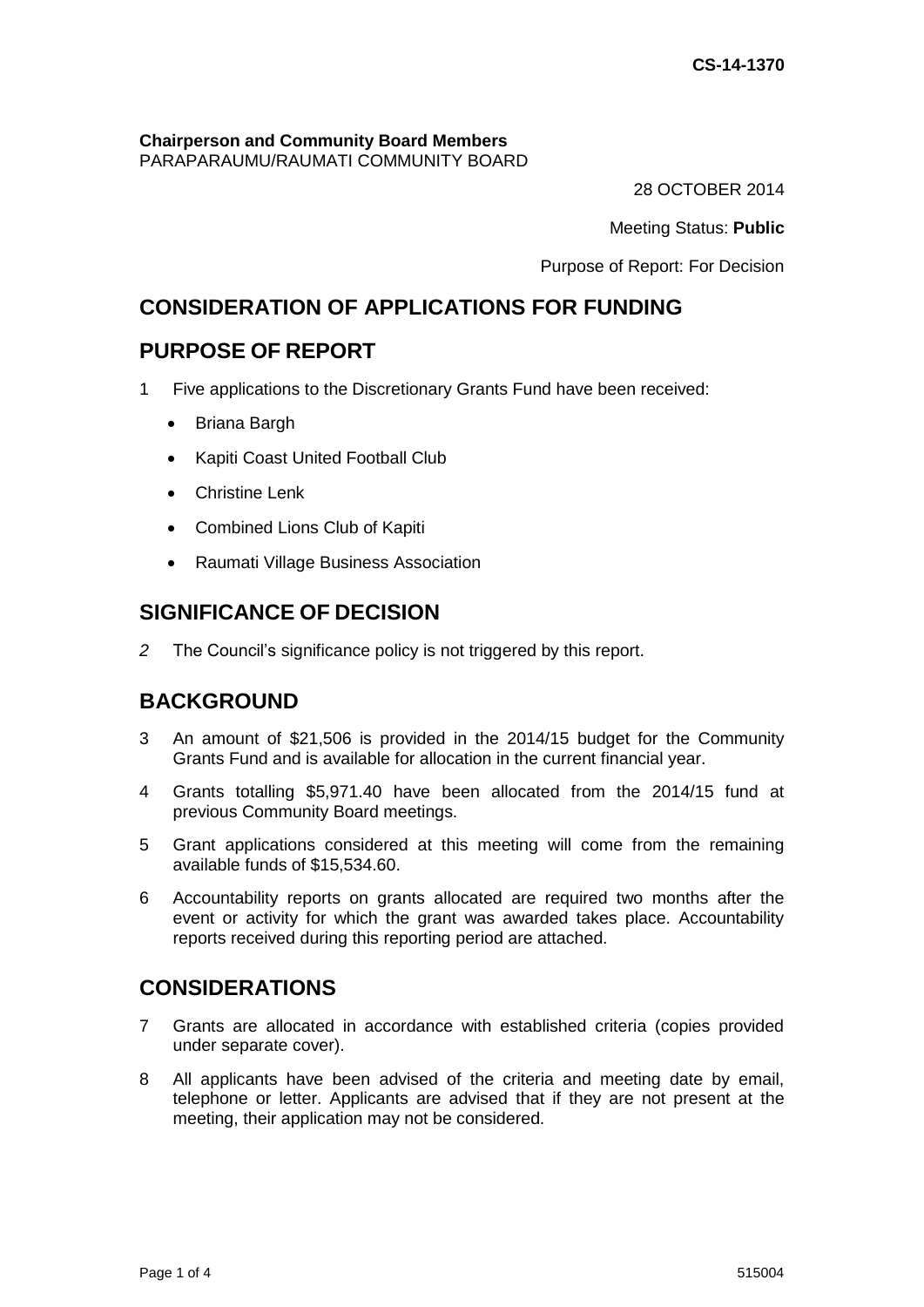## Applications to the Discretionary Grants Fund

### Briana Bargh

- 9 Funding of \$500 is sought to assist with the costs of attending the World Expedition to India, in December 2014/January 2015.
- 10 This application can be considered under Eligible Purpose 2: *Special Project or Activity.*

#### Kapiti Coast United Football Club

- 11 Funding of \$500 is sought to assist with the cost of using Weka Park over the summer season.
- 12 This application can be considered under Eligible Purpose 2: *Special Project or Activity.*

#### Christine Lenk

- 13 Funding of \$500 is sought to assist with the cost of hiring the Rita King Cottage where a group of cancer patients meet for exercise, relaxation and stress management.
- 14 This application can be considered under Eligible Purpose 2: *Special Project or Activity.*

#### Combined Lions Club of Kapiti

- 15 Funding of \$500 is sought to assist with the cost of providing printed collection bags for the 2014 Lions Foodbank Collection.
- 16 This application can be considered under Eligible Purpose 2: *Special Project or Activity.*

### Raumati Village Business Association

- 17 Funding of \$500 is sought to assist with the costs of holding the Raumati Village Christmas Street Party on 27 November 2014.
- 18 This application can be considered under Eligible Purpose 2: *Special Project or Activity.*

## Financial Considerations

- 19 An amount of \$21,506 is provided in the 2014/15 budget for the Paraparaumu/Raumati Community Grants Fund.
- 20 To date funds for the 2014/15 year have been allocated as follows:

| Date     | Recipient                        | Amount | <b>Purpose of Grant</b>                                                     | <b>Report Back</b> |
|----------|----------------------------------|--------|-----------------------------------------------------------------------------|--------------------|
| 05/08/14 | <b>Traditional Irish Dancing</b> | \$500  | Cost of venue for the National<br>Championships at Southward Car<br>Museum. | Due<br>Nov 2014    |
| 05/08/14 | Chance Sullivan                  | \$500  | Cost of living expenses while on<br>scholarship to France                   | Due<br>Nov 2014    |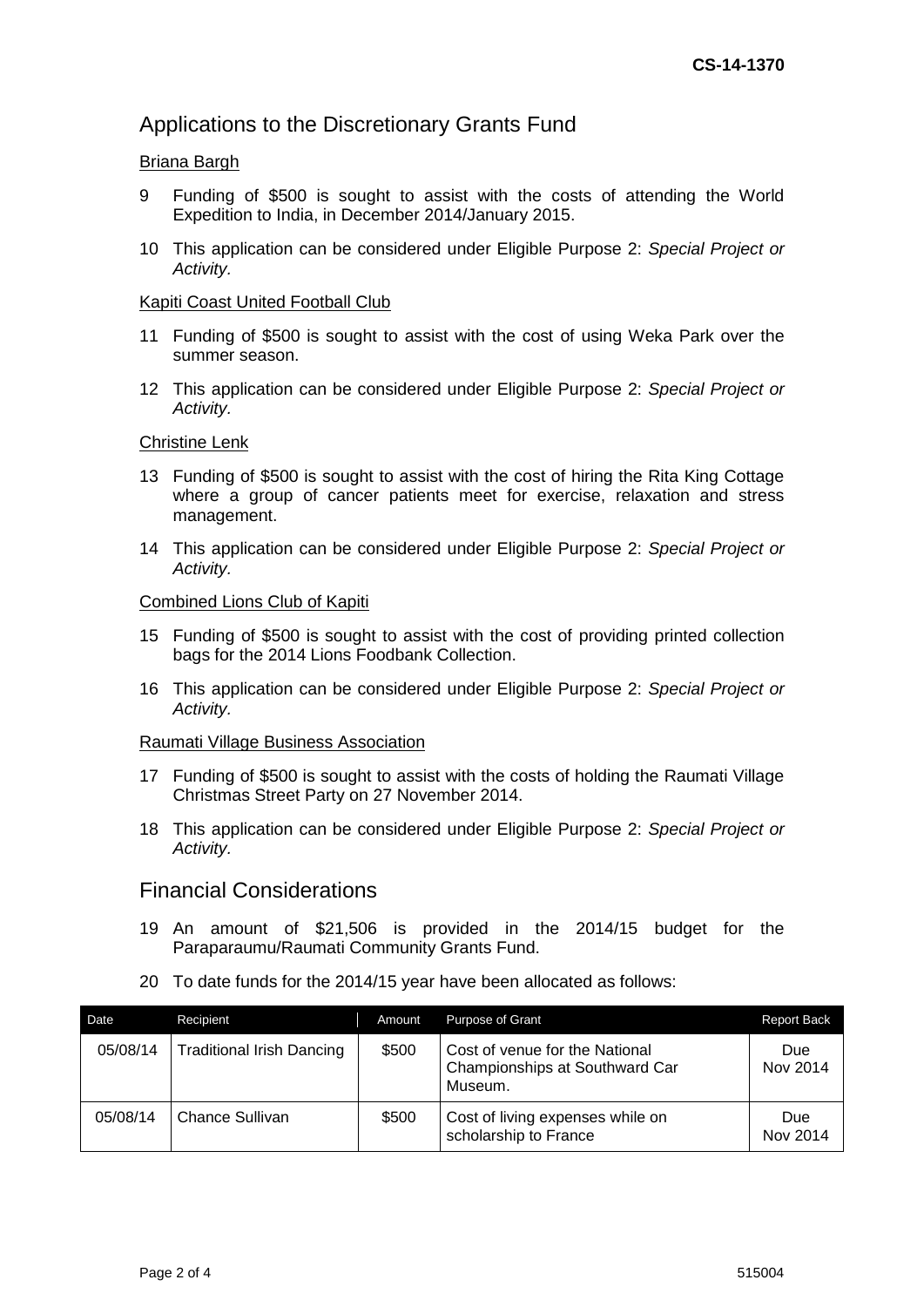| Date     | Recipient                         | Amount     | Purpose of Grant                                                                                                     | <b>Report Back</b>     |
|----------|-----------------------------------|------------|----------------------------------------------------------------------------------------------------------------------|------------------------|
| 05/08/14 | Paraparaumu Play<br>Centre        | \$177      | Cost of hiring Paraparaumu Hall for the<br>fundraiser "Crafts on the Coast"                                          | Received<br>20-08-14   |
| 05/08/14 | Paraparaumu Primary<br>School     | \$500      | Cost of Kapahaka uniforms for 125 <sup>th</sup><br>Jubiliee                                                          | Due<br><b>Nov 2014</b> |
| 05/08/14 | Kapiti Pony Club                  | \$500      | Cost of a Portaloo for QE Park                                                                                       | Due<br><b>Nov 2014</b> |
| 05/08/14 | Pop-In Centre                     | \$200      | To continue the drop-in centre through<br>until November                                                             | Due<br>Nov 2014        |
| 16/09/14 | Paraparaumu Primary<br>School     | \$500      | To contribute to costs of liquor licence, and<br>possibly advertising, for anniversary<br>function in November 2014. | Due<br>Jan 2015        |
| 16/09/14 | Josh Whyte                        | \$500      | To assist with travel costs to the Junior<br>World Speed Skating Championships in<br>Argentina, in November 2014.    | <b>Due</b><br>Jan 2015 |
| 16/09/14 | <b>Presentation Sisters</b>       | \$284.40   | Cost of hiring Paraparaumu Memorial Hall<br>for Mission Gala in September 2014.                                      | Received<br>15-10-14   |
| 16/09/14 | Peter Michael                     | \$500      | To assist with travel costs to the Senior<br>World Speed Skating Championships in<br>Argentina, in November 2014.    | <b>Due</b><br>Jan 2015 |
| 16/09/14 | Kapiti Primary School             | \$310      | To assist with cost of hiring a Scissor Lift<br>for the Kapa Haka Festival at El Rancho.                             | Due<br>Jan 2015        |
| 16/09/14 | <b>Mary Potter Hospice</b>        | \$500      | To assist with costs of traffic management<br>plan for Mary Potter Hospice Strawberry<br>Festival, in November 2014. | Due<br>Jan 2015        |
| 16/09/14 | Kapiti Coast Rugby<br>League Club | \$500      | To assist with costs associated with the<br>upcoming Kapiti Tag Season.                                              | <b>Due</b><br>Nov 2014 |
| 16/09/14 | Deb Donnelly                      | \$500      | To assist with costs of attending the<br>International Shibori Symposium in China,<br>in October 2014.               | Due<br>Dec 2014        |
|          | <b>Total allocated to date</b>    | \$5,971.40 |                                                                                                                      |                        |

- 21 The total of applications under consideration in this report is \$2,500.
- 22 Should all applications be approved in full, the balance remaining in the 2014/15 financial year would be **\$13,034.60**.

## Delegation

23 The Paraparaumu/Raumati Community Board has delegated authority as at section D.10 of the of the Governance Structure approved by Council on 4 September 2014:

#### *Community Grants*

*10.13 Authority to consider and approve the allocation of community-based grant funds as deemed appropriate under agreed criteria of both*